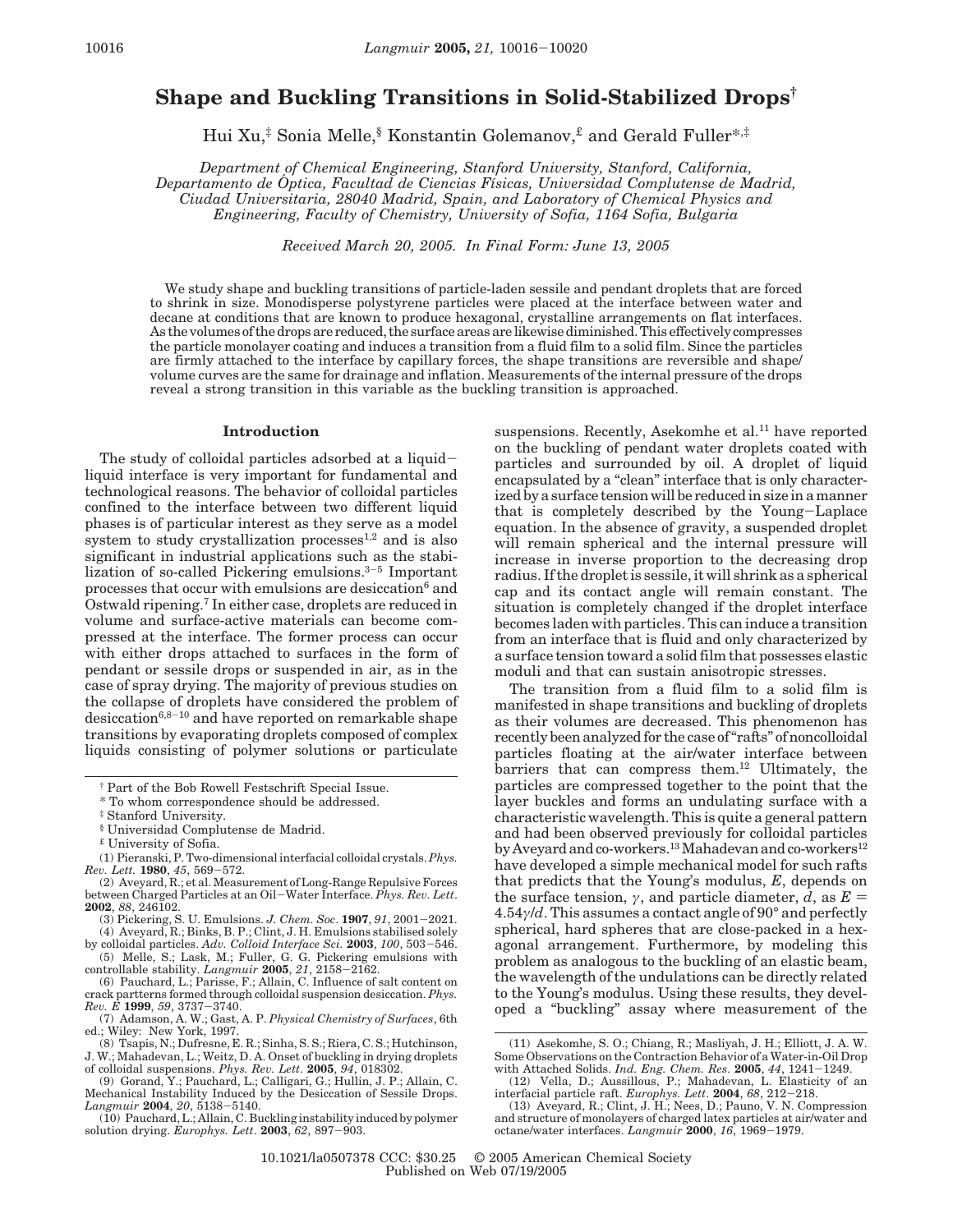wavelength of wrinkling instabilities can be used to estimate the Young's modulus and thereby test microstructural theories for this property. Indeed, they were able to obtain quantitative agreement between the predictions of the model and a series of experiments involving a wide range of particle types and sizes. In the present paper, we experimentally study the shrinkage of droplets where only the interface is laden with particles in contrast to previous studies that have considered the desiccation of suspensions with particles distributed throughout the volume. We also offer measurements of the internal droplet pressure during the process of contraction and expansion.

#### **Experimental Section**

We study the dynamical draining process of both sessile and pendant drops. Both water drops surrounded by decane and the inverse configuration of decane drops immersed in water are studied. The water is composed of a 10 mM NaCl aqueous solution for the case of sessile drops and 100 mM NaCl aqueous solution for pendant drops. The decane (purchased from Fisher at 99.9% purity) is first passed three times through a column of aluminum oxide (Fisher) to remove any polar contaminants that may have been present.

The spherical polystyrene (PS) particles are purchased from Interfacial Dynamics Corporation. They have diameters of 3.1  $\mu$ m, surface charge density of 9.1  $\mu$ C/cm<sup>2</sup>, and monodispersity of  $CV = 3\%$ . First, the particles are dispersed in a 20% isopropyl alcohol solution (from Mallinckrodt) to facilitate their spreading at the decane-water interface. The concentration of particles in the isopropyl alcohol solution is  $5 \times 10^8$  particles/mL. Once the drops are attached to either a flat substrate in the case of sessile drops or to an orifice in the case of pendant drops, we inject a certain volume of the PS particles solution onto the decanewater interface. Then, the system is allowed to come to equilibrium so that the PS particles uniformly covered the drop surface. These particles are preferentially wet by decane as compared to the aqueous solution and achieve a contact angle of 130°.14

The experimental setup consists of a container made of clear poly(methyl methacrylate) (PMMA) with a flat base made of either poly(tetrafluoroethylene) (PTFE) or polyoxymethylene (Delrin). At the center of the base, a drain  $(100 \ \mu m$  diameter) is drilled that ultimately leads to a small syringe. Sessile drops are placed on top of the planar PTFE (or Delrin) surface and immediately over the drain, as well as in equilibrium with the continuous phase. Through the drain, the drop volume can be accurately controlled. The protocol starts by filling the plastic container with the continuous-phase liquid. A syringe pump is used to dispense a drop solution through the drain. Once a drop of the desired volume is established, as well as coated with particles, it is subjected to shrinkage or expansion by evacuation or injection of fluid through the drain. The drop shape is recorded using video microscopy. From image analysis, we measure the contact angle  $(\theta)$ , the drop height  $(z)$ , the radius in contact with the flat surface  $(R_c)$ , and the meridian drop diameter  $(d_m)$ .

The pressure of sessile drops is measured using the principle of equilibration of hydrostatic pressure. The experimental setup is depicted in Figure 1. The drop is connected via a tube to a water reservoir, which acts as a hydrostatic pressure head. If the pressure of the drop and the reservoir are identical, then the volume of the drop should maintain constant, otherwise flow will occur and the drop may either shrink or expand. The drop compression and expansion are accomplished through the computer-controlled syringe pump with adjustable flow rate  $(0.1 10 \mu L/min$ ). By fixing the volume of the drop at a certain time, the pressure of the drop at that moment can be derived by tuning the height of the reservoir through a step motor (see Figure 1) until the equilibrium of pressure is reached between the drop and the reservoir. The pressure of the drop is defined as  $P_{drop} =$  $P_0 + \rho_d g h_d + P_L$ , where  $P_0$  is the atmospheric pressure,  $\rho_d g h_d$  is



**Figure 1.** Apparatus to measure the internal droplet pressure.



**Figure 2.** A sequence of images showing the reduction in the volume of a water droplet within a decane continuum. Note that the droplet shape is nearly spherical.

the hydrostatic pressure due to decane, and  $P<sub>L</sub>$  is the Laplace pressure term, which is the object of the measurement. The pressure of the reservoir is simply:  $P_{\text{res}} = P_0 + \rho_{\text{w}} g h_{\text{w}}$ . Equating the two pressures yields  $P_L = (\rho_w h_w - \rho_d h_d)g$ . The densities,  $\rho_w$ and  $\rho_d$ , and the acceleration of gravity, *g*, are known parameters, and  $h_d$  can be measured with high precision (see Figure 1). The parameter *h*w, which is variable, can be calibrated using a pure water drop with known interfacial tension with decane (52.3 mN/m<sup>15</sup>) and small drop with a constant radius of curvature,  $R$ , so that  $P_L = 2\gamma/R$ . The resolution of this measurement is about  $\pm 1$  Pa, which is small compared to the pressure range encountered in this experiment  $(-10-100 \text{ Pa})$ .

## **Results and Discussion**

**Uncoated Droplets.** The first set of experiments concern the base case of a "clean" water droplet immersed within decane and subjected to drainage. The case of a sessile drop is shown in Figure 2 where a sequence of images is displayed as the droplet is reduced in size at a constant rate. This situation is completely described by the Young-Laplace equation, and the droplet shapes can be fit to this expression to yield a value for the surface tension. In the experiment shown in Figure 2, the diameter of the drop has been intentionally kept small compared to the capillary length (around 4.5 mm) so that it adopts the shape of a spherical cap. In this case, the internal pressure is simply

$$
\Delta P = \frac{2\gamma}{R} \tag{1}
$$

where  $R$  is the drop radius. This simple result motivates the plotting of the measured pressure drop as a function of the inverse drop radius, as done in Figure 3. The result is a linear relationship with slope 2*γ*. Indeed, from this slope, we find the surface tension of the water/decane interface to be  $52.1 \pm 1.9$  mN/m, which is close to the interface to be  $52.1 \pm 1.9$  mN/m, which is close to the accepted value of  $52.3 + 1.0$  mN/m <sup>15</sup> In this figure a accepted value of  $52.3 \pm 1.0$  mN/m.<sup>15</sup> In this figure, a deviation from a linear relationship is observed for the deviation from a linear relationship is observed for the smallest drop radii, and this is most likely a result of

<sup>(14)</sup> Stancik, E. J. Fuller, G. G. Connect the drops: Using solids as adhesives for liquids. *Langmuir* **<sup>2004</sup>**, *<sup>20</sup>*, 4805-4808.

<sup>(15)</sup> Nespolo, S. A.; Chan, D. Y. C.; Grieser, F.; Hartley, P. G.; Stevens, G. W. Forces between a Rigid Probe Particle and a Liquid Interface: Comparison between Experiment and Theory. *Langmuir* **2003**, *19*, <sup>2124</sup>-2133.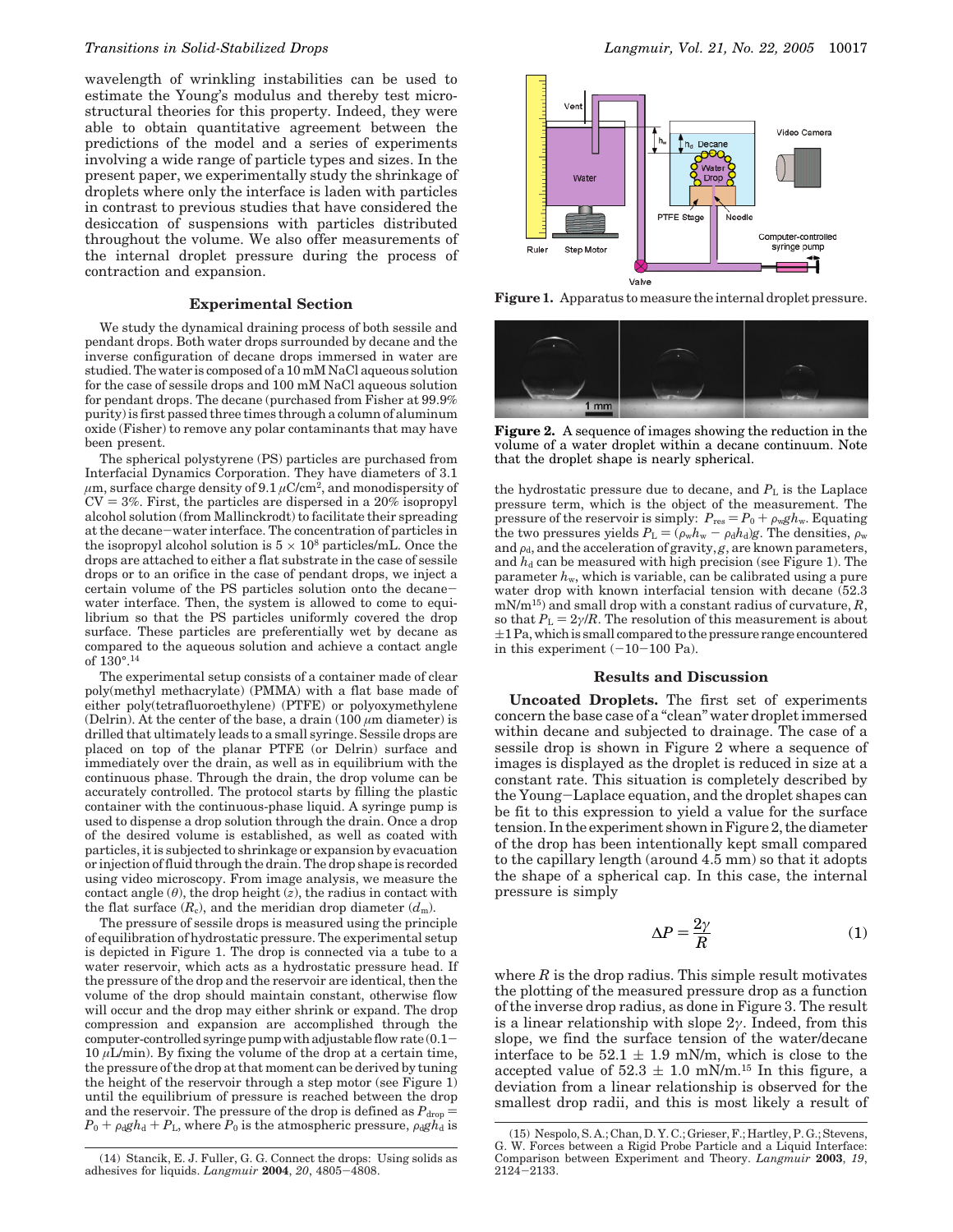

Figure 3. The pressure drop across an "uncovered", sessile droplet of water surrounded by decane plotted as a function of the inverse of the droplet radius.



**Figure 4.** The deflation and inflation process of a large PScovered water drop surrounded by decane. Below each image in the figure is an arrow indicating whether the drop is shrinking (down arrow) or inflating (up arrow).

contamination of the interface by trace amounts of impurities in the bulk liquids.

**Particle-Covered Droplets.** Coating a droplet with particles produces an interface with the potential of undergoing a liquid-to-solid transition as the volume is reduced and the area is likewise diminished. Reducing the available area will compress the particle monolayer and increase the interfacial modulus. However, the energy required to remove a particle of radius a from an interface with surface tension, *γ*, is

$$
E_{\gamma} = \pi a^2 \gamma (1 \pm \cos \alpha)^2 \tag{2}
$$

where  $\alpha$  is the three-phase contact angle.<sup>16</sup> The sign in eq 2 is negative if the particle is removed into the water phase and positive if it is removed to the oil phase. For the  $3 \mu$ m particles used in this work, this energy is greater than 107 kT, and this means that the particles are essentially irreversibly attached to the interface.

In Figure 4, a sequence of images showing the deflation and inflation process of a water droplet covered with polystyrene particles and surrounded by decane. Below each image in the figure is an arrow indicating whether the drop is shrinking (down arrow) or inflating (up arrow). Images  $a-g$  in Figure 4 show the droplet in various states as the volume is decreased. At some point in the deflation process, the shell starts to collapse (see image d). In



**Figure 5.** Drop shape analysis during the deflation process shown in Figure  $4a-g$ . (Left) Time evolution of contact radius  $(R_c)$ , meridian drop diameter  $(d_m)$ , and drop height (*z*). All variables have been made dimensionless with their initial values. (Right) Time evolution of the contact angle (*θ*). The letters from a to g correspond to images in Figure 4.

addition, we observe that the droplet can be re-inflated to fully recover its initial shape (see images h-l in Figure 4). A quantitative analysis of the images corresponding to the deflating process is shown in Figure 5. First, after the onset of buckling, the adhesive radius of the droplet,  $R_c$ , remains constant as the height of the droplet,  $z$ , abruptly diminishes (see Figure 5, left). This effect is similar to the case of desiccation of droplets composed of polymer solutions and particle suspensions, and the pinning has been suggested as arising from adsorption of the solutes onto the substrate. Second, because of the pinning of the droplet, the contact angle, *θ*, (as measured from within the droplet) decreases as the droplet is evacuated (see Figure 5, right).

Figure 6 emphasizes the buckling behavior of the rigid shell that forms once the particles jam together. The collapse and buckling of the shell first occurs at the top of the drop, and this is because the Gaussian curvature of the shell is a minimum at that location. This is due to the large size of the drop relative to the capillary length (around 4.5 mm), and this allows gravity to deform its shape away from a spherical cap. The shape instability produces a flattened, circular disk that proceeds downward (see the evolution in drop profiles in Figure 6). Although the internal pressure of this droplet was not measured, the flatness of the top portion indicates that the pressure drop across the interface is near to zero. The morphology of the flattened region is revealed in the top views of Figure 6. A disk is formed with a crumpled topology with undulations that are roughly in the form of concentric, annular ridges. The buckled structures adopted by the system have the minimum Gaussian curvature that can fit into a disk. Similarly to what has been observed on experiments of monolayers of charged latex particles at planar octane-water interfaces under compression,<sup>13</sup> when the drop is being deflated, beyond collapse, the particle monolayer on the drop surface folds and corrugates but there is no expulsion of individual particles or aggregates of particles from the interface.

The onset of buckling instabilities proceeds differently if the droplet is sufficiently small so that its shape is close to that of a spherical cap. Such an experiment is shown in Figure 7. Again, an arrow has been included below each image in the figure indicating whether the drop is shrinking (down arrow) or inflating (up arrow). Note that the buckling is no longer initiated at the top of the drop. Instead, the dimpling occurs at random locations on the drop surface (see image c in the deflation sequence). Indeed, the entire surface of the droplet becomes rough.

The internal pressure of the droplet is shown in Figure 8. Unlike an "unprotected" drop, its internal pressure decreases instead of rising with decreasing volume. There (16) Binks, B. P. Particles as surfactants – similarities and differenties in the Georgen of rising with decreasing volume. There  $\cos$  Curr. Opin. Colloid Interface Sci. 2002, 7, 21–41.

ences. *Curr. Opin. Colloid Interface Sci.* **<sup>2002</sup>**, *<sup>7</sup>*, 21-41.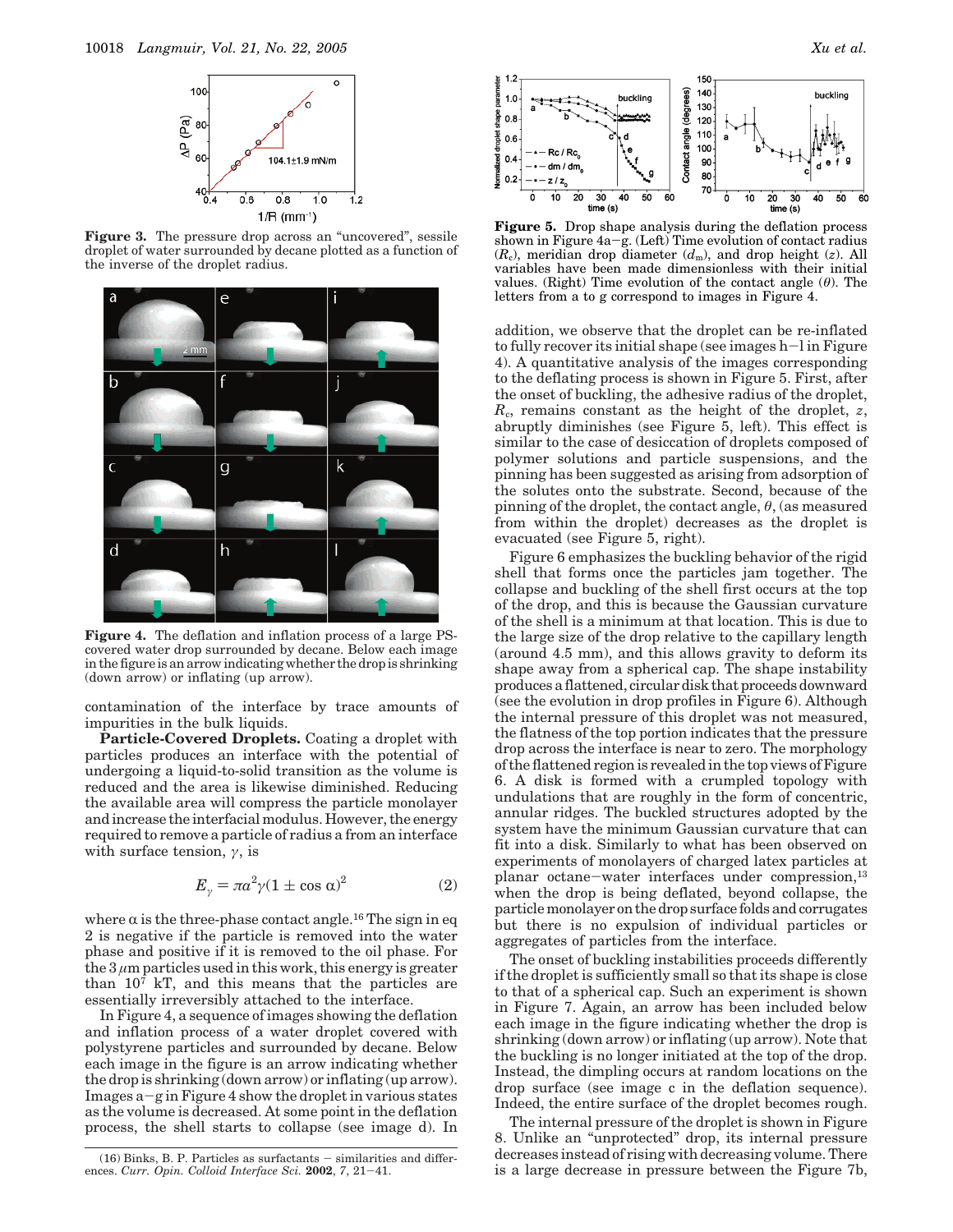

**Figure 6.** The deflation process of a PS-covered water drop surrounded by decane. These images were chosen following the onset of buckling. Top view  $(a-d)$  and side view  $(e-h)$ .



**Figure 7.** The deflation process of a small PS-covered water drop surrounded by decane. The small size of this drop has led to a roughly spherical shape. Below each image in the figure is an arrow indicating whether the drop is shrinking (down arrow) or inflating (up arrow).



**Figure 8.** The relative, internal pressure of a water droplet coated with polystyrene spheres as a function of its volume during deflation and inflation. The letters from a to l correspond to images in Figure 7.

where there is an absence of dimples, and Figure 7c, where the first dimple appears in that sequence. Upon reinflation, there is another steep jump in pressure between images j and k that corresponds to the elimination of dimpling. Also note that the pressure-volume curves show a hysteresis between deflation and re-inflation. This is a result of a reconfiguration of the particle microstructure upon compression of the layer, and it requires a finite amount of time for the microstructure to relax following re-inflation.

As noted above, the adhesive area of the shrinking drop remains essentially constant in size once its surface area



**Figure 9.** The deflation process of a PS-covered decane droplet surrounded by water with 100 mM NaCl. The buoyancy of the decane forces the droplet to be extended upward. This drop was repeatedly inflated/deflated to demonstrate that the particles do not leave the surface.

has been reduced to the point where the particle monolayer is fully compressed. This is evident in Figure 7 where adhesive surface is fixed in size from image c to image j where buckling has occurred. Unlike a droplet with a "clean" interface that reduces its volume with a receding contact perimeter and a constant contact angle, a particleladen droplet has a pinned contact perimeter and a contact angle that continuously decreases in magnitude as the drop shrinks in size. This sort of behavior has been reported on the desiccation of drops consisting of suspended, colloidal particles.6 One explanation that has been offered is that the pinning of the contact line is a consequence of adsorbance of the particles against the substrate. The present problem is distinguished from previous studies by the fact that the particles only reside as a monolayer at the interface. If the pinning occurs because of particles adsorbing, it can only occur along the contact line. Another possible explanation is that that perimeter of the contact line consists of a ring of close-packed particles that resist compression and hold the length of the perimeter fixed.

We have also examined the inverse case of an oil (decane) droplet coated with particles and undergoing expansion and compression in the presence of water with 100 mM NaCl. Figure 9 is a sequence of images starting from the original droplet, which is classified as a pendant drop, and chronicles the evacuation of the decane and the buckling of the particle monolayer. As in the case of the sessile water droplets, the interface ultimately crinkles and repeated inflation/deflation cycles indicate that the particles do not leave the interface.